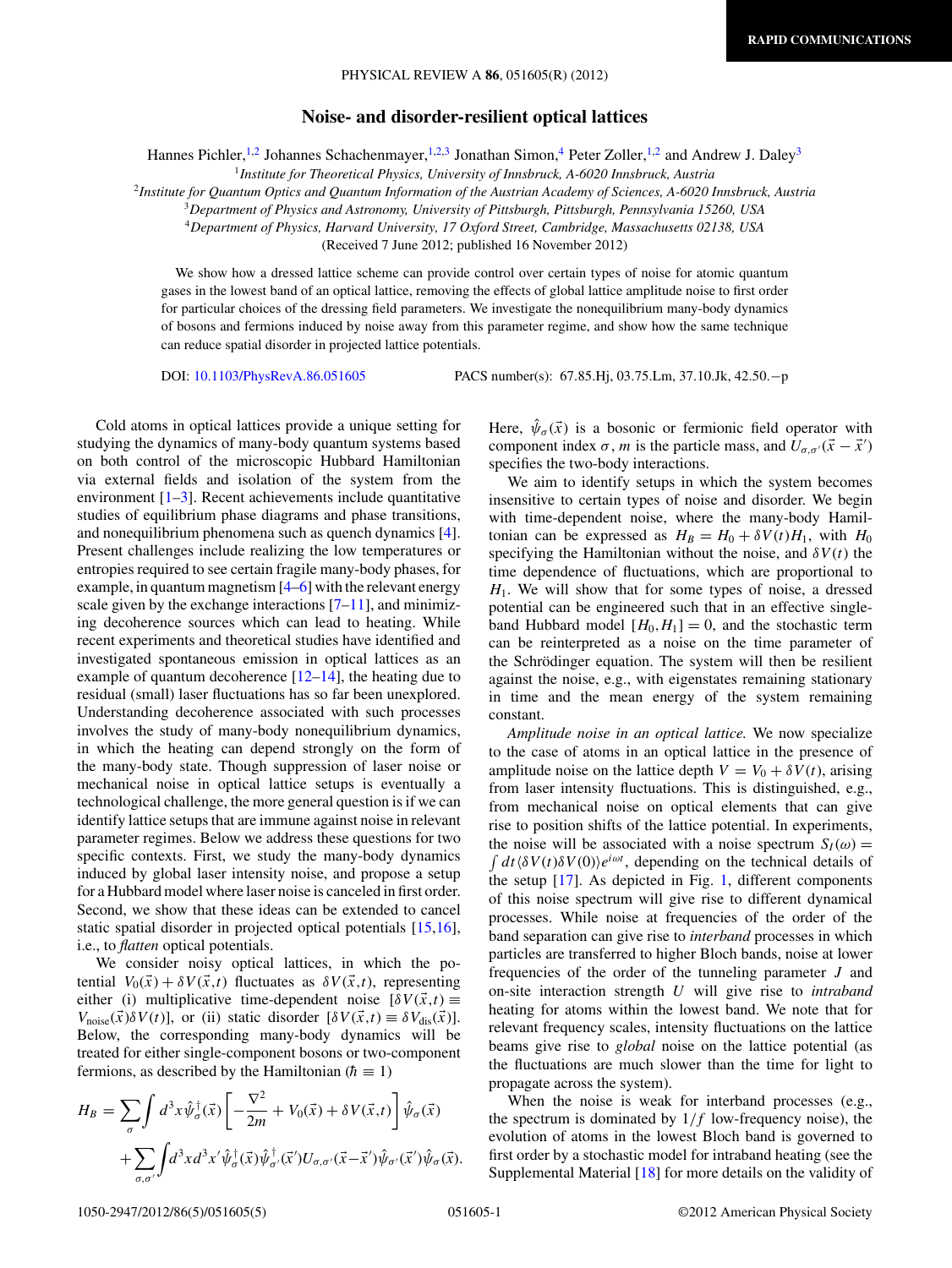<span id="page-1-0"></span>

FIG. 1. (Color online) (a) Laser intensity fluctuations give rise to amplitude noise on an optical lattice potential which can produce different heating processes depending on the intensity noise spectrum  $S_I(\omega)$ . (b) Noise with frequencies of the order of Bloch band separations can give rise to *interband* transitions (red/gray arrow), while processes with frequencies of the order of *J* and *U* will give rise to *intraband* heating (blue/dark gray arrows).

this model),

$$
i\frac{d|\psi\rangle}{dt} = \left[H(J,U) + H\left(\frac{dJ}{dV}, \frac{dU}{dV}\right)\delta V(t)\right]|\psi\rangle, \quad (1)
$$

where for bosons  $H(J, U)$  is the Bose-Hubbard model

$$
H(J,U) = -J\sum_{\langle i,j\rangle} b_i^{\dagger}b_j + \frac{U}{2}\sum_i b_i^{\dagger}b_i^{\dagger}b_i^{\dagger}b_i + \sum_i \varepsilon_i b_i^{\dagger}b_i.
$$

The Schrödinger equation  $(1)$  describing the dynamics is a multiplicative stochastic differential equation (SDE) [\[19,20\]](#page-3-0). Here,  $b_i$  is the bosonic annihilation operator for an atom on site *i*, and the external trapping potential is given by  $\varepsilon_i$ . We will initially set  $\varepsilon_i = 0$ , before returning to the trapped case below.

As noted above, the system will be resilient against noise if  $H_0 = H(J,U)$  and  $H_1 = H(dJ/dV, dU/dV)$  commute. This happens if *U/J* does not change with the lattice depth,  $d(U/J)/dV = 0$ , or equivalently

$$
\xi \equiv \frac{1}{J} \frac{dJ}{dV} - \frac{1}{U} \frac{dU}{dV} = 0,\tag{2}
$$

which defines a *parameter space of sweet spots*. In a typical experimental setup, where the lattice is generated by two counterpropagating beams, we have  $dJ/dV < 0$  and  $dU/dV > 0$ (and  $U, J > 0$ ) as an increase in the lattice depth increases tunnel barriers and confines the atoms more tightly on each site [\[3\]](#page-3-0), so that the noise is anticorrelated on *J* and *U*. Below we present a lattice setup where the relative noise on *J* and *U* can be controlled so that  $\xi = 0$ . We then analyze in detail the many-body dynamics due to residual heating mechanisms away from  $\xi = 0$ , arising either from an imperfect implementation of the noise-resilient lattice, or in a typical optical lattice. Finally, we discuss how the the dressed lattice scheme can also be used to remove disorder in projected optical lattices.

*Dressed lattice setup to engineer sweet spots.* A correlated noise regime with  $\xi = 0$  can be obtained with the dressing scheme depicted in Figs.  $2(a)$  and  $2(b)$ . We consider two internal atomic states, a primary state  $|g\rangle$ , trapped in a blue-detuned optical lattice, and an auxilliary state |*h*, trapped in a red-detuned optical lattice produced by the same laser. This can be achieved, e.g., by tuning the laser in the middle of the fine-structure splitting of an alkali atom [\[21,22\]](#page-3-0), or by using antimagic wavelength lattices for alkaline-earth atoms [\[23–25\]](#page-3-0). The states  $|g\rangle$  and  $|h\rangle$  are then coupled to produce



FIG. 2. (Color online) (a) Schematic plot showing coupled internal states used to create dressed lattices for noise or disorder suppression. Two long-lived states  $|g\rangle$  and  $|h\rangle$  have far-detuned optical lattices created from the same laser (i.e., with identical intensity fluctuations). (b) These internal states are coupled to give rise to a dressed lattice. If the lattice for  $|g\rangle$  is blue detuned, and the lattice for  $|h\rangle$  red detuned (as indicated by the dashed lines, showing the energy at zero ac-Stark shift), then when the lattice depth increases, the effective detuning decreases, allowing for a larger admixture of  $|h\rangle$ , and hence an increase in the effective tunneling rate of the dressed atoms. (c) Correlation parameter *ξ* for different detunings and couplings in an isotropic three-dimensional (3D) lattice of depth  $V = 7E_R$  along each dimension. (d) Reduction of disorder, shown as the absolute value of the multiplication factor  $|f(p,q)|$  from Eq. [\(5\)](#page-3-0) for a 3D lattice with  $V = 7E_R$ , plotted along the lines of symmetry of the first Brillouin zone, i.e., connecting the points  $\Gamma = (0,0,0)$ ,  $X =$  $(\pi/a,0,0), R = (\pi/a, \pi/a, \pi/a)$ , and  $M = (0, \pi/a, \pi/a)$ , computed from coupling the lowest Bloch bands.

the dressed lattice. As shown in Fig.  $2(b)$ , this coupling (with coupling constant  $\Omega_{gh}$  and detuning  $\Delta$ ) effectively gives rise to an additional tunneling mechanism for the  $|g\rangle$  atoms to move between sites, via a virtual coupling to the state  $|h\rangle$ . A small increase in lattice depth will shift the effective detuning of this coupling, because the energy levels in the red-detuned lattice shift  $\alpha$  −(*V* +  $\delta$ *V*), whereas those in the blue-detuned lattice shift  $\propto \sqrt{V + \delta V}$ . Thus, if the detuning is chosen appropriately, a small increase in lattice depth can lead to a decrease in the effective detuning, and hence an increase in tunneling due to coupling via the state  $|h\rangle$ . For an appropriate parameter choice, this will more than compensate for the decrease in bare tunneling for  $|g\rangle$ , so that  $dJ/dV > 0$ .

As shown in the Supplemental Material [\[18\]](#page-3-0), we can always find appropriate values for  $\Omega_{gh}$  and  $\Delta$  for typical lattice depths *V*, and define effective Hubbard model parameters  $U_{\text{eff}}$  and  $J_{\text{eff}}$  for the dressed lattice scheme. In Fig.  $2(c)$ , we give an example for  $V = 7E_R$  (with  $E_R = \hbar^2 k^2 / 2m$ ), plotting  $\xi$  as a function of  $\Omega_{gh}$  and  $\Delta$ , and demonstrating a line of parameter values where  $\xi = 0$  is exactly fulfilled. For any depth, we require  $U_{\text{eff}} < \Omega_{gh}, \Delta$ , but  $\Omega_{gh}, \Delta$  can be comparable to the energy gap between Bloch bands *ω*. Using larger  $\Delta$  makes the scheme more robust, e.g., against magnetic field fluctuations that could shift the effective detuning between  $|h\rangle$  and  $|g\rangle$ . We also note that the coupling  $\Omega_{gh}$  can be produced by an rf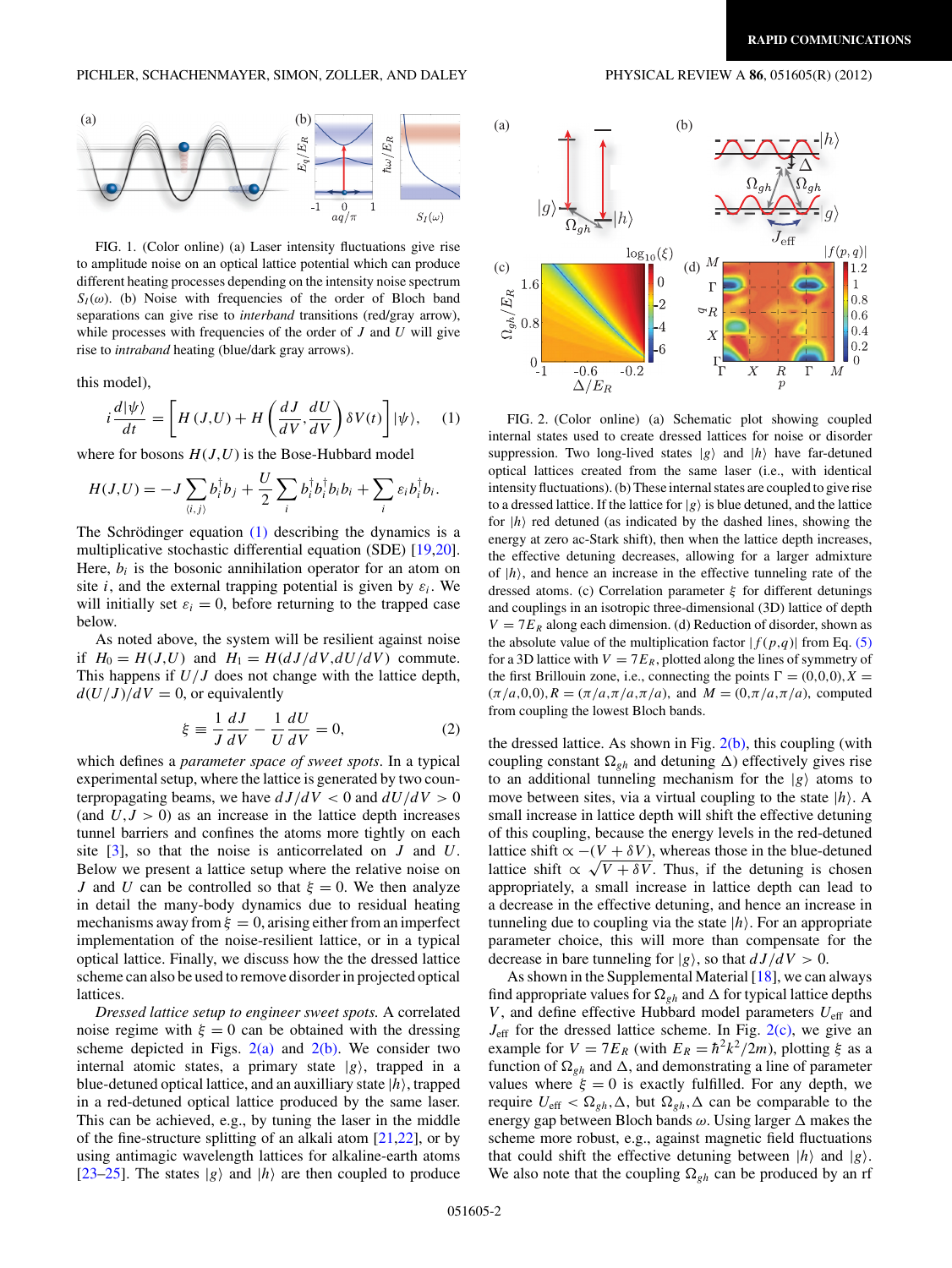<span id="page-2-0"></span>generator for alkali atoms or a clock laser for alkaline-earth atoms [\[23\]](#page-3-0), which should not add extra noise to the system.

*Nonequilibrium stochastic dynamics and heating for correlated and anticorrelated noise.* Let us now consider the many-body dynamics away from  $\xi = 0$ . In the limit of white noise on  $\hat{V}$ ,  $\langle \delta V(t) \rangle = 0$ ,  $\langle \delta V(t) \delta V(t') \rangle = S \delta(t - t')$ , Eq. [\(1\)](#page-1-0) becomes a Stratonovich SDE [\[19,20\]](#page-3-0), and we can compute the mean energy increase in the system,

$$
\langle \dot{H} \rangle = \frac{S}{2} \left( \frac{1}{J} \frac{dJ}{dV} - \frac{1}{U} \frac{dU}{dV} \right)^2 \langle [[H_J, H_U], H_J] \rangle, \quad (3)
$$

where  $H_J = -J \sum_{\langle i,j \rangle} b_i^{\dagger} b_j$  and  $H_U = (U/2) \sum_i b_i^{\dagger} b_i^{\dagger} b_i b_i$ denote the kinetic and interaction energy terms in the Bose-Hubbard model. We therefore see that the mean rate of energy increase in this limit grows as  $\xi^2$  away from the sweet spots, and is proportional to the number of particles *N* (as the commutators are local in space).

It is possible to study many-body dynamics in the presence of noise for varying noise statistics and correlations. We take the example of white noise and propagate Eq.  $(1)$  as a many-body SDE using time-dependent density-matrix renormalization group (t-DMRG) methods for a one-dimensional (1D) system [\[26–29\]](#page-4-0), sampling over noise realizations. We parametrize the correlations between the noise on *J* and *U* by  $\theta$  and  $\lambda$  as  $\sqrt{S}$ ( $dU/dV$ )/ $U = \lambda \sin^2(\theta)$  and  $\sqrt{S}$ ( $dJ/dV$ )/ $J =$ *θ* and  $\lambda$  as  $\sqrt{S(dU/dV)}/U = \lambda \sin^2(\theta)$  and  $\sqrt{S(dJ/dV)}/J = \lambda \cos^2(\theta)$  for  $0 \le \theta < \pi/2$ ;  $\sqrt{S(dJ/dV)}/J = -\lambda \cos^2(\theta)$  for  $\pi/2 \leq \theta < \pi$ . The usual anticorrelated case corresponds to  $\theta$  >  $\pi/2$ , and the sweet spot  $\xi$  = 0 of Eq. [\(2\)](#page-1-0) to  $\theta = \pi/4$ . In Fig.  $3(a)$  we plot the rate of energy increase starting in a Mott insulator (MI) or superfluid (SF) ground state as a function of *θ*, keeping the sum of the relative noise on *J* and *U* terms constant. In agreement with Eq.  $(3)$ , we observe that for anticorrelated noise ( $\theta > \pi/2$ ), the rate of energy increase depends only on *S*, and not on *θ*, whereas for correlated noise  $(\theta < \pi/2)$  we observe a quadratic increase in the heating rate around the sweet spot. The effects of classical noise are significant for both MI and SF states.

In Fig.  $3(a)$  we also show the heating in the presence of a harmonic trapping potential originating from a slowly varying mean intensity of the lattice (with corresponding noise). When such a trapping potential is included in *H*0, it is no longer possible to fulfill the condition  $[H_0, H_1] = 0$  exactly. However, for typical values of the trapping frequencies the residual heating is extremely small at  $\xi = 0$ , and in Fig. 3(a) is over two orders of magnitude smaller than for anticorrelated noise.

For the Mott insulator state, the noise produces correlated particle-hole pairs that spread through the system as a function of time. This is shown in Fig.  $3(b)$ , where we plot parityparity correlation functions  $C_k(t) = \langle \hat{s}_l \hat{s}_{l+k} \rangle - \langle \hat{s}_l \rangle \langle s_{l+k} \rangle$  with  $\hat{s}_l = \exp[i\pi(\hat{n}_l - 1)]$ , which can be measured in experiments with a quantum gas microscope [\[30,31\]](#page-4-0). Initially, the nearestneighbor parity-parity correlations are strongest, resulting from virtual tunneling of particles to neighboring sites with an amplitude  $J/U$ . The amplitude noise produces real particlehole excitations, which transfer initially to next-neighbor sites and then spread through the system, while the nearest-neighbor correlation functions decrease monotonically, as shown in Fig.  $3(c)$ . For weakly interacting superfluid states, the heating is traced to creation of pairs of Bogoliubov excitations, leading to a decrease in the condensate fraction [\[32\]](#page-4-0), and energy



FIG. 3. (Color online) (a) Short-time ( $tJ \le 2$ ) heating rates of superfluid  $(U = 2J)$  and Mott insulator states  $(U = 6J)$  in 1D as a function of the relative magnitude of noise on *J* and *U*, *θ*. Results are from linear regression over 500 t-DMRG trajectories in a system with  $M = 30$  sites and  $N = 30$  particles with open boundary conditions. In both cases heating is strongly suppressed in the vicinity of the sweet spot at  $\theta \sim 0.25\pi$  (expanded in the inset). Dashed lines show results in the presence of a harmonic trap with  $\varepsilon_i/J =$ not show results in the presence of a narmonic trap with  $\varepsilon_i / J = 0.0356i^2$ ,  $\sqrt{S}(d\varepsilon_i/dV)/\varepsilon_i = 5 \times 10^{-3} J^{-1/2}$ , and  $N = 30$  (t-DMRG) bond dimension  $D = 100$ . (b), (c) The effect of amplitude noise on parity-parity correlations on an initial Mott insulator state  $(U = 6J)$ , with anticorrelated noise  $\theta = 0.75\pi$ . (b) Short-time evolution for a single noise trajectory with  $M = 30$  (t-DMRG bond dimension  $D = 200$ . (c) Long-time evolution of these correlations calculated for  $M = 10$  sites averaged over 1000 noise trajectories. (For all parts,  $\lambda = 0.02 J^{-1/2}$ , time step  $\Delta t = 10^{-2}/J$ .)

increase per particle at a rate  $E/N \approx S \xi^2 z J U^2 \bar{n}$ , where *z* is the number of nearest neighbors and  $\bar{n}$  is the filling factor.

We observe similar behavior for a Fermi Hubbard model,

$$
H_{\rm FH} = -J \sum_{\langle i,j \rangle} c_{i,\sigma}^{\dagger} c_{j,\sigma} + U \sum_i c_{i\uparrow}^{\dagger} c_{i\uparrow} c_{i,\downarrow}^{\dagger} c_{i,\downarrow}, \tag{4}
$$

where  $c_{i,\sigma}$  is a fermionic annihilation operator for a particle in state  $\sigma \in \{\uparrow, \downarrow\}$  on site *i*. In Fig. [4](#page-3-0) we plot a similar analysis to Fig. 3(a), beginning in the ground state for  $U \ll J$  at half filling, where the state exhibits antiferromagnetic order [\[7\]](#page-3-0) (which in 1D is characterized by algebraically decaying antiferromagnetic correlations). The heating mechanism here involves excitations above the underlying Mott insulator state, and we again see that the noise here is also robustly suppressed around the sweet spot, as in the bosonic case. In a mean-field approximation, the heating rate per particle is given by  $\dot{E}/N \approx S \xi^2 U z J^2$ .

*Removal of spatial disorder.* Another application of the dressed lattices is to flatten spatial disorder as it arises in projected lattices [\[15,16\]](#page-3-0) and other slowly varying, shallow potentials, by choosing  $\Delta$  and  $\Omega_{gh}$  such that  $d\varepsilon_{eff}/dV = 0$ . While disorder is interesting in its own right [\[33,34\]](#page-4-0), in projected lattice setups it arises as spatial intensity variations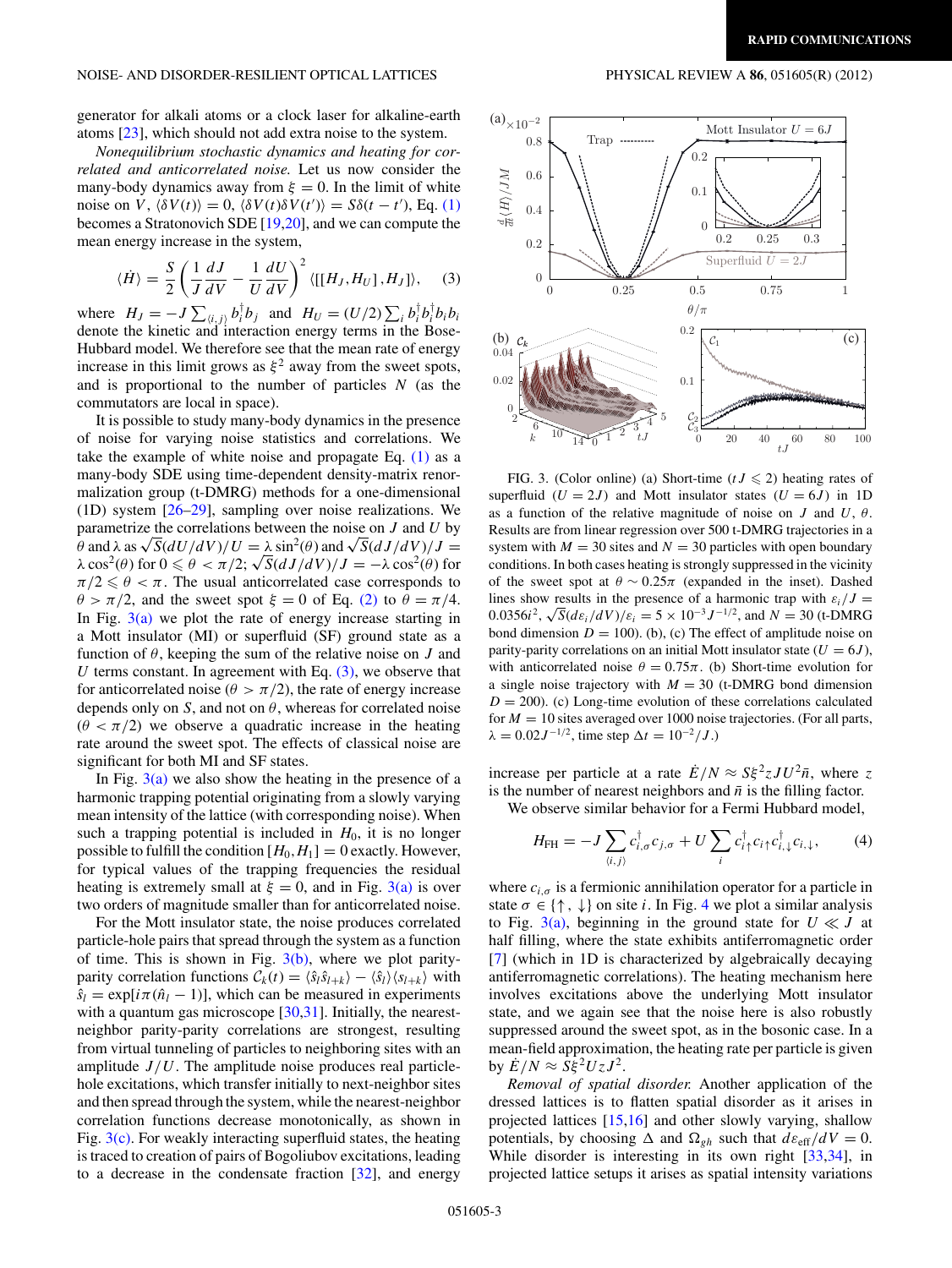<span id="page-3-0"></span>

FIG. 4. (Color online) Heating rates around the sweet spot for a two-species Fermi-Hubbard model in 1D, with an initial antiferromagnetic ground state with interspecies interaction  $U = 10J$ . The noise is parametrized as in Fig. [3.](#page-2-0) The solid lines show a system with  $M = 30$ , and 15 particles of each species, the dashed lines a trapped case with  $\varepsilon_i/J = 0.015i^2$ , and 20 particles of each species.

due to imperfections in the imaging system, and is a challenge for producing homogeneous trap regions. If we transform the Hamiltonian into a quasimomentum representation, then by considering the coupling between the lowest bands in the lattice for  $|g\rangle$  and  $|h\rangle$  we can show that the disorder Hamiltonian  $H_D = \sum_{p,q} \delta \varepsilon_g(q) a_{p+q,g}^{\dagger} a_{p,g}$  (where  $a_{p,\sigma}$  is a bosonic annihilation operator for a particle with internal state *σ* and quasimomentum *p*) becomes an effective disorder in the dressed lattice

$$
H_D \to \sum_{p,q} \delta \varepsilon_g(q) f(p,q) a_{p+q,-}^{\dagger} a_{p,-}, \tag{5}
$$

- [1] I. Bloch, J. Dalibard, and W. Zwerger, [Rev. Mod. Phys.](http://dx.doi.org/10.1103/RevModPhys.80.885) **80**, 885 [\(2008\).](http://dx.doi.org/10.1103/RevModPhys.80.885)
- [2] M. Lewenstein, A. Sanpera, V. Ahufinger, B. Damski, A. Sen, and U. Sen, Adv. Phys. **56**[, 243 \(2007\).](http://dx.doi.org/10.1080/00018730701223200)
- [3] D. Jaksch and P. Zoller, Ann. Phys. **315**[, 52 \(2005\).](http://dx.doi.org/10.1016/j.aop.2004.09.010)
- [4] J. I. Cirac and P. Zoller, Nat. Phys. **8**[, 264 \(2012\);](http://dx.doi.org/10.1038/nphys2275) I. Bloch, J. Dalibard, and S. Nascimbene, ` *ibid.* **8**[, 267 \(2012\).](http://dx.doi.org/10.1038/nphys2259)
- [5] U. Schneider, L. Hackermüller, S. Will, Th. Best, I. Bloch, T. A. Costi, R. W. Helmes, D. Rasch, and A. Rosch, [Science](http://dx.doi.org/10.1126/science.1165449) **322**[, 1520 \(2008\).](http://dx.doi.org/10.1126/science.1165449)
- [6] R. Jördens, N. Strohmaier, K. Günter, H. Moritz, and T. Esslinger, [Nature \(London\)](http://dx.doi.org/10.1038/nature07244) **455**, 204 (2008).
- [7] R. Jördens, L. Tarruell, D. Greif, T. Uehlinger, N. Strohmaier, H. Moritz, T. Esslinger, L. De Leo, C. Kollath, A. Georges, V. Scarola, L. Pollet, E. Burovski, E. Kozik, and M. Troyer, Phys. Rev. Lett. **104**[, 180401 \(2010\).](http://dx.doi.org/10.1103/PhysRevLett.104.180401)
- [8] D. M. Weld, P. Medley, H. Miyake, D. Hucul, D. E. Pritchard, and W. Ketterle, Phys. Rev. Lett. **103**[, 245301 \(2009\).](http://dx.doi.org/10.1103/PhysRevLett.103.245301)
- [9] P. Medley, D. M. Weld, H. Miyake, D. E. Pritchard, and W. Ketterle, Phys. Rev. Lett. **106**[, 195301 \(2011\).](http://dx.doi.org/10.1103/PhysRevLett.106.195301)
- [10] D. McKay and B. DeMarco, New J. Phys. **12**[, 055013 \(2010\).](http://dx.doi.org/10.1088/1367-2630/12/5/055013)
- [11] D. McKay and B. DeMarco, [Rep. Prog. Phys.](http://dx.doi.org/10.1088/0034-4885/74/5/054401) **74**, 054401 (2011).
- [12] H. Pichler, A. J. Daley, and P. Zoller, [Phys. Rev. A](http://dx.doi.org/10.1103/PhysRevA.82.063605) **82**, 063605 [\(2010\).](http://dx.doi.org/10.1103/PhysRevA.82.063605)
- [13] S. Trotzky, L. Pollet, F. Gerbier, U. Schnorrberger, I. Bloch, N. Prokofiev, B. Svistunov, and M. Troyer, [Nat. Phys.](http://dx.doi.org/10.1038/nphys1799) **6**, 998 [\(2010\).](http://dx.doi.org/10.1038/nphys1799)

with  $\sigma = -$  indicating the lower-energy dressed state. That is, the "disorder" is multiplied by the factor  $f(p,q)$ . In Fig. [2\(d\)](#page-1-0) we show  $|f(p,q)|$  computed for an isotropic 3D lattice, and plotted along the lines of symmetry in the Brillouin zone. The suppression works well for disorder varying slowly on the scale of a lattice site, i.e., |*q*| is not too large, or if the quasimomentum of the state  $|p|$  is not too large. For disorder of the scale of two sites, there is a reduction of the disorder by a factor greater than 2, and for the small quasimomentum states that are typically most affected by the disorder potential, the reduction can be more than an order of magnitude.

*Summary and outlook.* We have presented a dressing scheme that can be used to suppress either amplitude noise or disorder arising from spatial intensity fluctuations for atoms in the lowest band of an optical lattice. This scheme works for bosons and fermions, and could be used as a tool for studies of nonequilibrium many-body dynamics driven by noise [\[35,36\]](#page-4-0).

We thank S. Blatt, M. Lukin, and the groups of I. Bloch and W. Ketterle for helpful and motivating discussions. This work was supported in part by the Austrian Science Fund through SFB F40 FOQUS, by AFOSR Grant No. FA9550-12- 1-0057, and by a grant from the US Army Research Office with funding from the DARPA OLE program. Work in Innsbruck is supported by the integrated project AQUTE. Computational resources were provided by the Center for Simulation and Modeling at the University of Pittsburgh.

- [14] F. Gerbier and Y. Castin, Phys. Rev. A **82**[, 013615 \(2010\).](http://dx.doi.org/10.1103/PhysRevA.82.013615)
- [15] W. S. Bakr, J. I. Gillen, A. Peng, S. Fölling, and M. Greiner, [Nature \(London\)](http://dx.doi.org/10.1038/nature08482) **462**, 74 (2009).
- [16] J. Simon, W. S. Bakr, R. Ma, M. E. Tai, P. M. Preiss, and M. Greiner, [Nature \(London\)](http://dx.doi.org/10.1038/nature09994) **472**, 7343 (2011).
- [17] See, e.g., A. Liem, J. Limpert, H. Zellmer, and A. Tünnermann, Opt. Lett. **28**[, 1537 \(2003\).](http://dx.doi.org/10.1364/OL.28.001537)
- [18] See Supplemental Material at [http://link.aps.org/supplemental/](http://link.aps.org/supplemental/10.1103/PhysRevA.86.051605) [10.1103/PhysRevA.86.051605](http://link.aps.org/supplemental/10.1103/PhysRevA.86.051605) for a derivation of the Stochastic Hubbard Model in the instantaneous frame, details of the noiseresilient setup and an analysis of the effects of fluctuations of the coupling fields in this setup.
- [19] P. E. Koeden and P. Platen, *Numerical Solution of Stochastic Differential Equations*, Springer Series in Stochastic Modelling and Applied Probability Vol. 23 (Springer, Berlin, 1992).
- [20] C. Gardiner, *Stochastic Methods*, Springer Series in Synergetics (Springer, Berlin, 2009).
- [21] D. Jaksch, H.-J. Briegel, J. I. Cirac, C. W. Gardiner, and P. Zoller, [Phys. Rev. Lett.](http://dx.doi.org/10.1103/PhysRevLett.82.1975) **82**, 1975 (1999).
- [22] O. Mandel, M. Greiner, A. Widera, T. Rom, T. W. Hänsch, and I. Bloch, Phys. Rev. Lett. **91**[, 010407 \(2003\).](http://dx.doi.org/10.1103/PhysRevLett.91.010407)
- [23] J. Ye, H. J. Kimble, and H. Katori, [Science](http://dx.doi.org/10.1126/science.1148259) **320**, 1734 [\(2008\).](http://dx.doi.org/10.1126/science.1148259)
- [24] W. Yi, A. J. Daley, G. Pupillo, and P. Zoller, [New J. Phys.](http://dx.doi.org/10.1088/1367-2630/10/7/073015) **10**, [073015 \(2008\).](http://dx.doi.org/10.1088/1367-2630/10/7/073015)
- [25] A. J. Daley, M. M. Boyd, J. Ye, and P. Zoller, *[Phys. Rev. Lett.](http://dx.doi.org/10.1103/PhysRevLett.101.170504)* **101**[, 170504 \(2008\).](http://dx.doi.org/10.1103/PhysRevLett.101.170504)